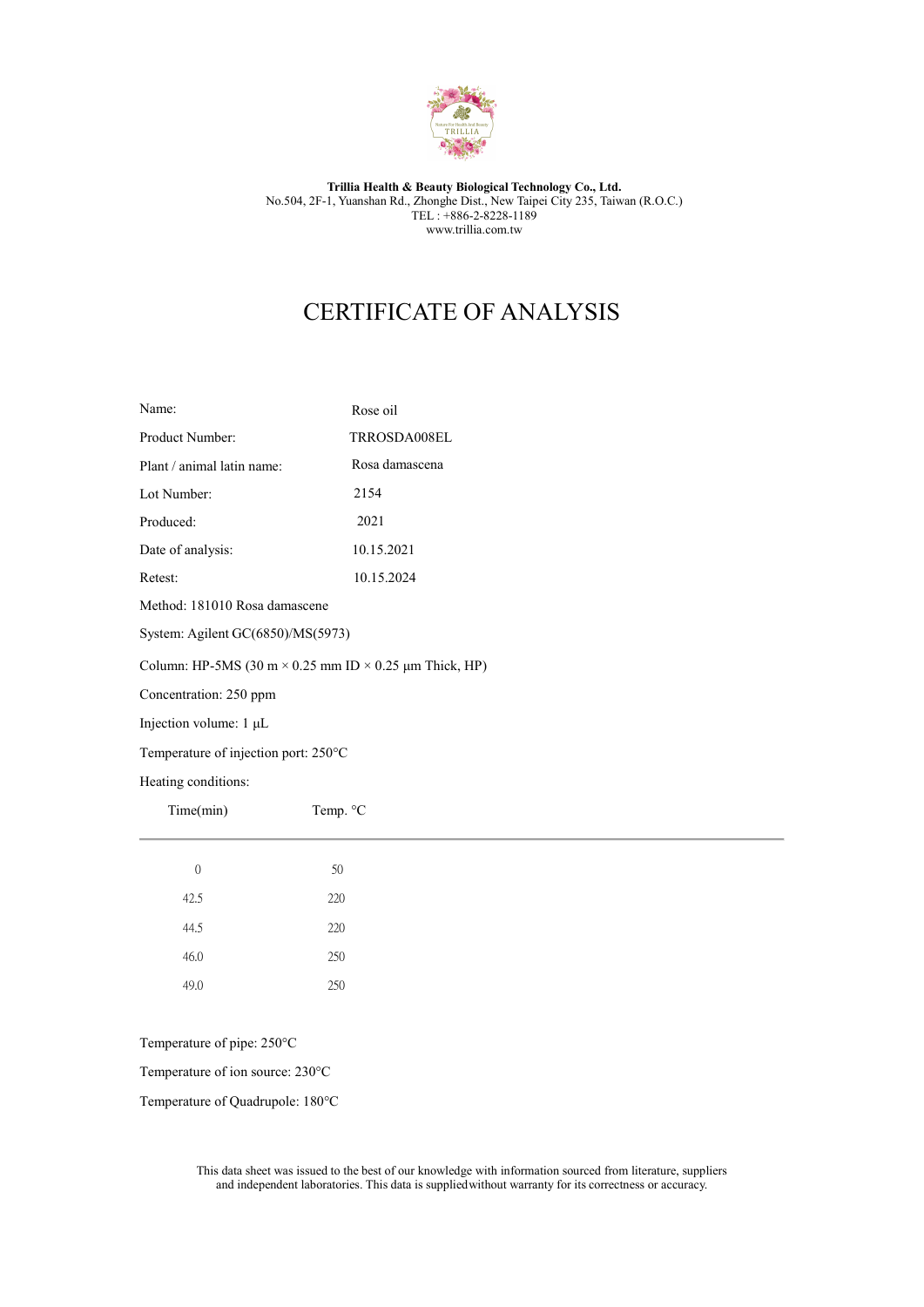

### Trillia Health & Beauty Biological Technology Co., Ltd. No.504, 2F-1, Yuanshan Rd., Zhonghe Dist., New Taipei City 235, Taiwan (R.O.C.) TEL : +886-2-8228-1189 www.trillia.com.tw

# Gas chromatogram



This data sheet was issued to the best of our knowledge with information sourced from literature, suppliers and independent laboratories. This data is supplied without warranty for its correctness or accuracy.